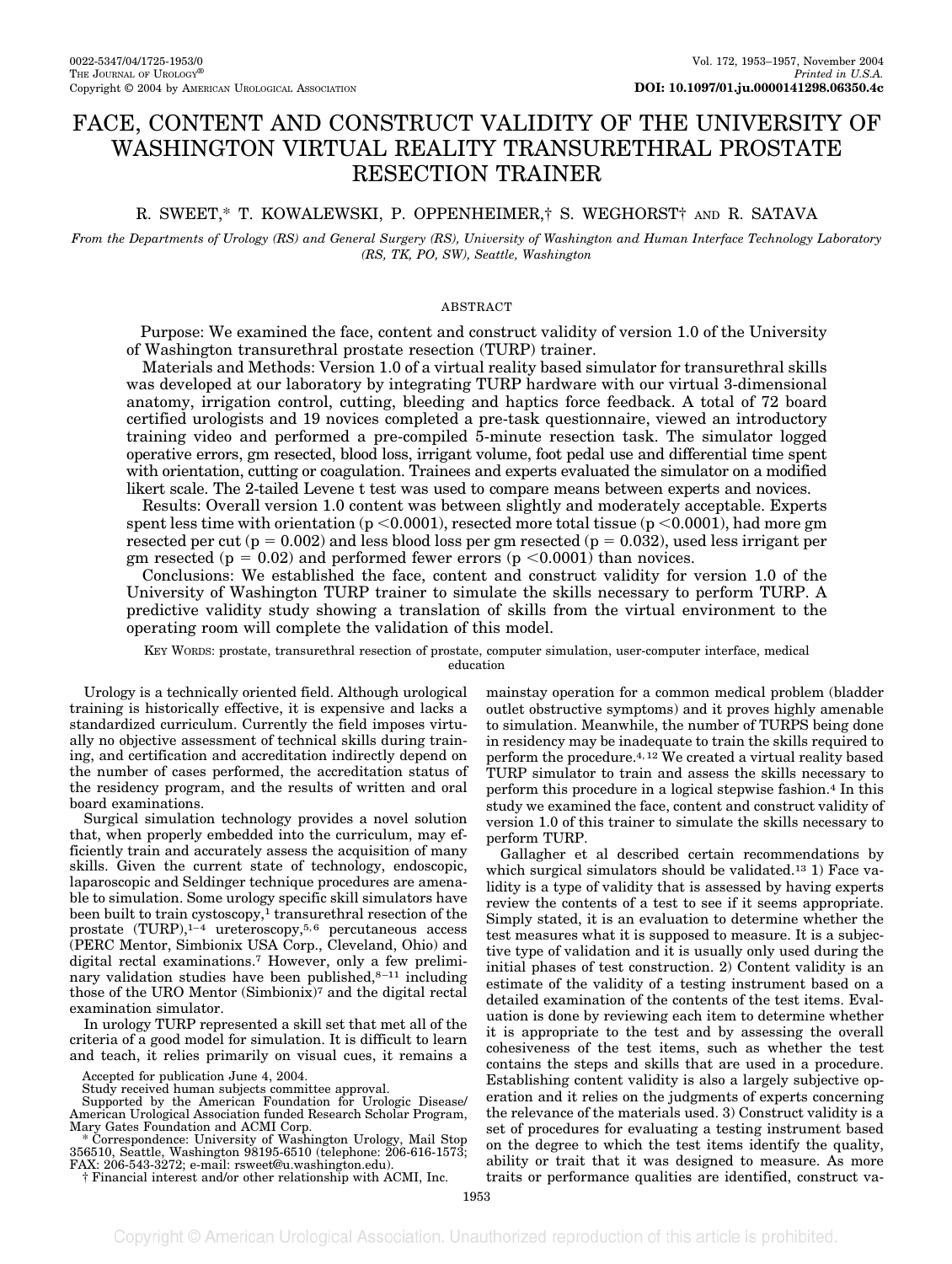lidity must be updated. A common example is the ability of an assessment tool to differentiate experts and novices performing a given task. This is the construct that we examined in this study. Concurrent validity, discriminate validity and predictive validity were not addressed in this study.

## MATERIALS AND METHODS

*General specifications of the simulator.*<sup>4</sup> Version 1.0 of the University of Washington TURP simulator was designed at our laboratory (fig. 1). It integrates our novel 3-dimensional virtual anatomy with a physical model (Simulab, Seattle, Washington). Tracking of the camera and loop is provided by devices (Polhemus, Colchester, Vermont, and Mimic Technologies, Seattle, Washington). The simulator has interactive inflow and outflow irrigation control, Mimic real-time haptic force feedback, simulated tissue cutting and bleeding controlled by a foot pedal (Bovie, St. Petersburg, Florida) with interactive sound cues. We integrated our hardware solutions and software interface with a TNGIII interface box (MindTel, Syracuse, New York) and a 27.6Fr resectoscope with an Iglesias working element (ACMI, Scarborough, Massachusetts).<sup>4</sup> We calibrated the simulator code for determining weight in gm by correlating the tissue weight of a single expert resection during the first 5 minutes of resection on a similar sized gland with the expert performance during the first 5 minutes on the simulator. We calibrated the irrigation rate based on inflow and outflow curves of a similar resectoscope through a single patient undergoing cystoscopy with a uroflowmetry collection device brought into the operating room. After we confirmed that content validity was established for the simulator ability to simulate bleeding, bleeding rate coefficient calibration was based on the mean expert gm per minute on the simulator and published studies reporting expert blood loss per gm estimates of 4.65 gm hemoglobin per gm resected.14 –16

*Study design.* At the2002 American Urological Association meeting 91 subjects completed the study protocol, consisting of 72 experts (board certified urologists) and 19 novices with a master level education or above. The general database was generated with a pre-task questionnaire, which provided demographic data including training status and TURP related questions. All subjects viewed an introductory training video and performed the same pre-compiled 5-minute resection task. Subjects were given a 100 gm prostate to resect and they were given 5 minutes to "resect as much tissue as possible, most efficiently, with the least amount of blood loss, using the least amount of irrigant and coagulation current.' The simulator logged all features of instrument interaction with the virtual environment (fig. 1). Only data on subjects who completed the task were included in the analysis. For study purposes demographic data on training status and primary metrics consisted of operative errors, gm resected, blood loss, irrigant volume, foot pedal use, and differential time spent with orientation, cutting and coagulation. Operative errors were defined and identified as capsular perforation, external sphincter resection, rectal perforation, dorsal venous complex resection, ureteral orifice resection and undermining of the bladder neck. Three trained nonmedical technicians administered the task to the participants. They were coached beforehand by the principal investigator to give consistent, predetermined responses to anticipated questions or comments. Upon completion of the task the expert subjects completed a post-procedure questionnaire critiquing the performance, face and content validity of the simulator.

Construct validity for this tool to simulate TURP was examined using the Levene 2-tailed t test in SPSS (SPSS, Chicago, Illinois), which compared mean performance metrics for the novice and expert groups. Resident data was not included in this analysis because it was inappropriately powered to be meaningful. The mean performance metrics of experts were used as a basis to introduce the concept of criterion levels for specific skills. The study met with full approval of the American Urological Association and the University of Washington human subjects committee.

## RESULTS

*Demographics.* All novice subjects had a masters level or higher education. Subjects were 23 to 68 years old (mean age  $\pm$  SD 40.5  $\pm$  10.6). Of these subjects 46% reported that they were in academic practice, 19% were in solo private practice, 18% were in small group practice, 10% were in large group practice and 4% worked for health maintenance organizations. With regard to place of residency 53% of the participants were trained in North America, 14% were trained in Central or South America, 26% were trained in Europe and 6% were trained in Asia. Approximately half of the participants completed training prior to 1994. The number of TUR procedures performed in the preceding month by experts was 0 to 30 with approximately half of them reporting having performed 4 or fewer procedures. The number performed in the preceding year was 0 to 500 with approximately half of them reporting 20 or fewer procedures. The number performed in the previous 2-year period was 0 to 1,000 with approximately half of them reporting 40 or fewer procedures. With regard to video game experience 47% of the participants reported never playing, 25% reported playing once yearly, 18% played monthly, 9% played weekly and approximately 1% played daily. As expected, video game experience significantly correlated negatively with participant age (Pearson  $R = -0.212$ ,  $p = 0.011$ ).

*Face and content validity.* Figure 2 shows expert data on pre-task attitudes about TURP and simulation. Figure 3 shows post-task questionnaire results. Figure 4 shows a modified 5-point Likert scale revealing that urologists ranked each of its components above the acceptability threshold. Overall participating urologists and trainees believed that version 1.0 of the UW TURP simulator was acceptable.

*Criterion levels*. For use in future studies the scores of accredited urologists would determine benchmark levels based on the overall means in the recorded metrics. Table 1



FIG. 1. *A*, University of Washington TURP simulator. *B*, endoscopic view of simulator demonstrates deformation. *C*, endoscopic view of simulator.

Copyright © American Urological Association. Unauthorized reproduction of this article is prohibited.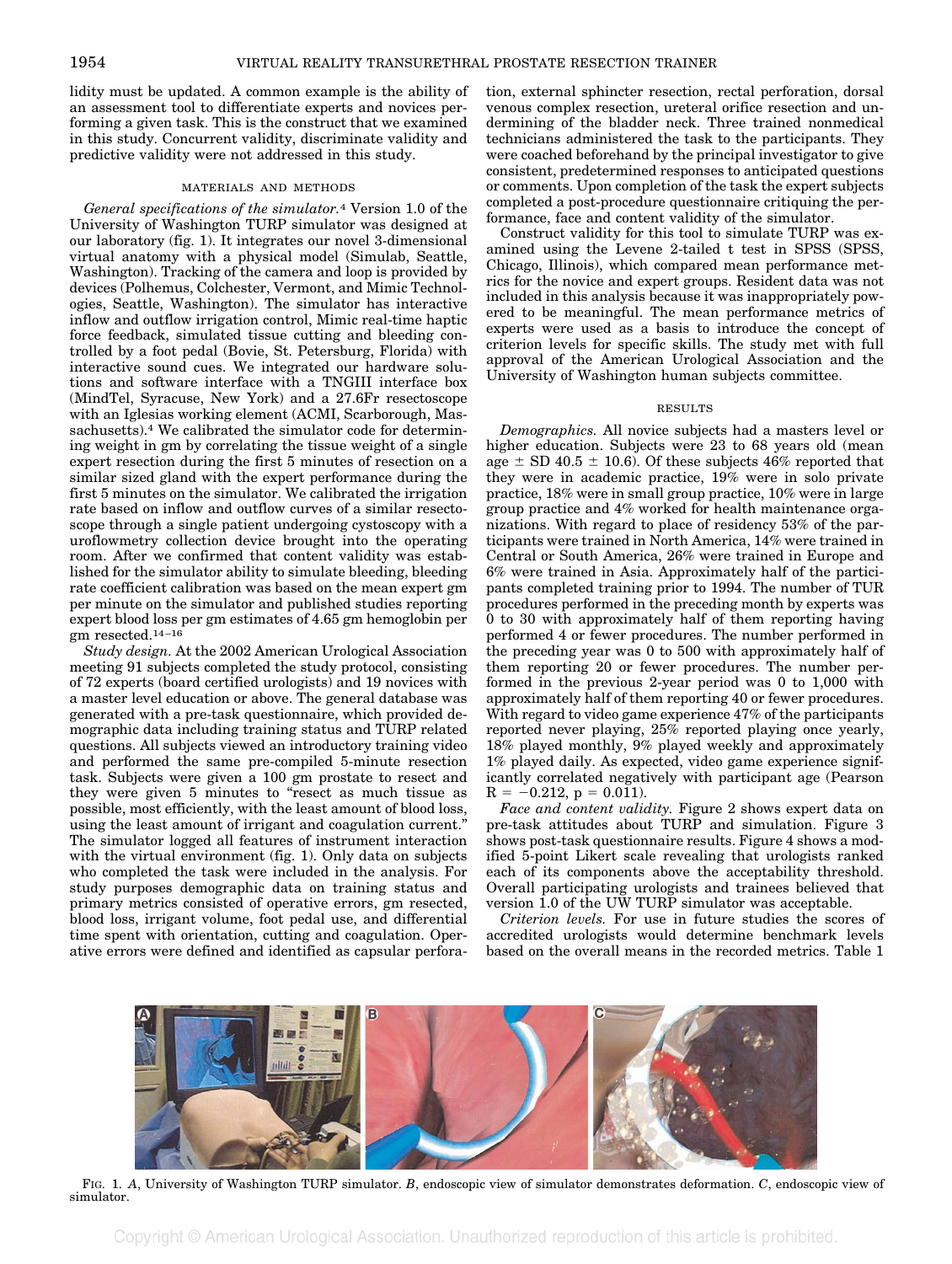

FIG. 2. Pre-task attitudes regarding simulator

Version 1.0 of the UW TURP simulator would be:



FIG. 3. Post-task attitudes regarding simulator



Global Acceptability of Ver 1.0 UW Virtual TURP Simulator



lists the mean scores of board certified urologists (experts) for select metrics.

*Construct validity.* Experts outperformed novices in all aspects of the task. Most distinctive were the metrics and operative errors, which clearly separated the 2 subgroups (table 2, fig. 5). For the 5-minute resection task no experts or trainees logged any serious operative errors, while a significant number of errors were performed by novices (table 2).

### DISCUSSION

*Face validity: at face value does the TURP simulator look and perform like TURP and is there a need for such a training tool?* As figure 2 shows, board certified urologists believed that TUR skills remain important and simulation should have an important role in the training of skills related to

|  |  | TABLE 2. Errors performed by 19 novices on TURP simulator |  |  |  |  |  |  |
|--|--|-----------------------------------------------------------|--|--|--|--|--|--|
|--|--|-----------------------------------------------------------|--|--|--|--|--|--|

| Error                                                                  | Mean | SD   | <b>SEM</b> |
|------------------------------------------------------------------------|------|------|------------|
| Sphincter resection                                                    | 0.47 | 0.51 | 0.12       |
| Excessive bleeding                                                     | 0.16 | 0.37 | 0.09       |
| Capsular perforation                                                   | 0.05 | 0.23 |            |
| ---<br>$\sim$<br>--<br>the contract of the contract of the contract of |      |      |            |

The 72 experts performed no errors.

**Effectiveness of Metrics (T-Value)** 



FIG. 5. Results of Levene conditioned 2-tailed t test quantifying resolving potential of select metrics to determine differences between experts and novices.

TURP. We acknowledge that there may be a selection bias toward such a response because subjects who chose to use the simulator and participate in the study were probably more likely to have such an attitude. Nonetheless, we were impressed by the overwhelming demonstrated need for a simulator to train TUR skills during residency as well as the overwhelming acceptance of the simulator to serve this purpose. Of the respondents 75% believed that a validated simulator could be used to maintain skills after residency.

*Content validity: do experts believe that the specific content of the simulator is adequate to simulate and train TURP?* Of the experts 93% believed that simulator version 1.0 would be useful for training TURP, while 88% thought that it was ready in its current state and should be implemented into the curriculum of residency programs. Figure 4 demonstrates what experts thought about specific aspects of the simulator. All aspects of the simulator were acceptable, although it was evident that our original force feedback device (tactile realism), visual realism and interaction with cutting/chips were areas on which to focus our efforts for version 2.0. In version 2.0, which was completed at the time of this study, we subjectively improved the interactivity and fidelity of cutting/ chips, haptics force feedback and visual realism.

*Construct validity.* For construct validity purposes we compared novices with experts, who are presumably on the flat end of the learning curve. We did not compare trainees with novices or experts because they represent the learning curve

|  |  |  | TABLE 1. Group statistics for key metrics |  |  |  |
|--|--|--|-------------------------------------------|--|--|--|
|--|--|--|-------------------------------------------|--|--|--|

|                                | 19 Novices |          |            | 72 Experts |           |            |  |
|--------------------------------|------------|----------|------------|------------|-----------|------------|--|
|                                | Mean       | SD       | <b>SEM</b> | Mean       | <b>SD</b> | <b>SEM</b> |  |
| Orientation time (sec)         | 260.85     | 26.37    | 6.05       | 206.60     | 29.86     | 3.52       |  |
| Gm resected                    | 2.17       | 1.66     | 0.38       | 6.01       | 2.90      | 0.34       |  |
| Cutting time (sec)             | 22.05      | 19.25    | 4.42       | 61.04      | 26.86     | 3.17       |  |
| Total cuts                     | 51.32      | 32.18    | 7.38       | 81.24      | 23.68     | 2.79       |  |
| Coagulation time (sec)         | 17.10      | 13.63    | 3.13       | 32.36      | 19.06     | 2.25       |  |
| Gm/total cuts                  | 0.05       | 0.03     | 0.01       | 0.08       | 0.03      | 0.00       |  |
| Total fluid (ml)               | 1.833.71   | 814.53   | 186.86     | 2.699.95   | 1.664.73  | 196.19     |  |
| Cut pedal presses              | 24.63      | 19.48    | 4.47       | 36.25      | 15.10     | 1.78       |  |
| Blood loss (ml)                | 74.30      | 64.72    | 14.85      | 115.42     | 45.52     | 5.37       |  |
| Fluid use $(m)/gm$             | 1,553.72   | 1.771.03 | 406.30     | 515.00     | 467.29    | 52.57      |  |
| Blood loss (ml)/gm             | 37.58      | 27.48    | 6.31       | 22.63      | 13.01     | 1.53       |  |
| Gm/cut pedal presses           | 0.12       | 0.11     | 0.03       | 0.17       | 0.06      | 0.01       |  |
| Fluid use (ml)/blood loss (ml) | 66.96      | 102.28   | 24.11      | 26.86      | 18.91     | 2.23       |  |

Copyright © American Urological Association. Unauthorized reproduction of this article is prohibited.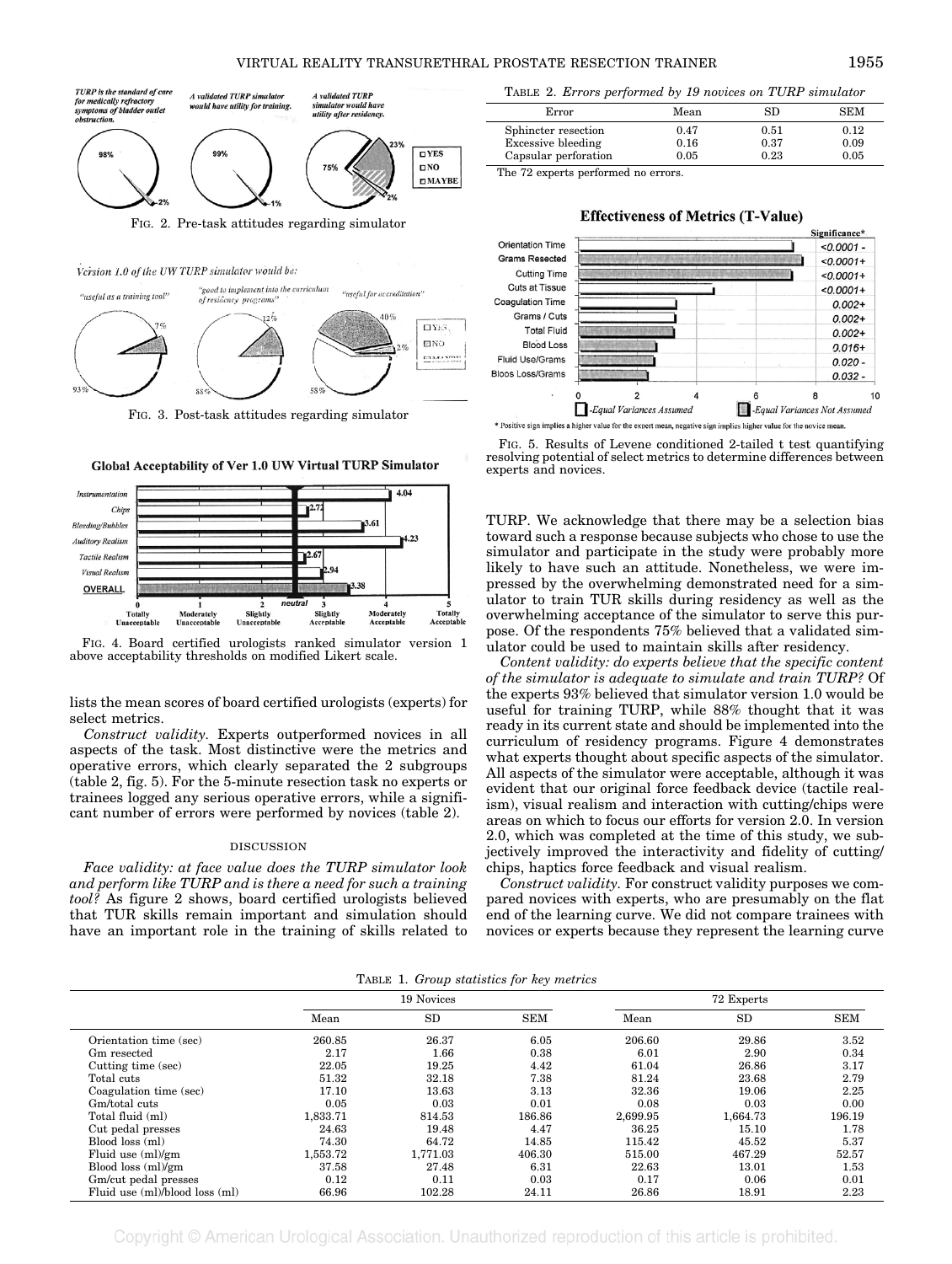and larger numbers of residents grouped by experience level would be required to do such a sophisticated analysis.

What factors distinguish novices from experts? The simulator effectively was able to distinguish novices from experts (table 2, fig. 5). As one would expect in the operating theater, the largest difference noted between novices and experts was that novices spent much more time orienting themselves within the anatomy  $(p = 0.00001)$ , while experts spent more time cutting and coagulating  $(p = 0.00001)$ . Experts had more total blood loss but, since blood loss highly correlated with gm resected, we also looked at blood loss per gm resected. Experts had significantly less blood loss per gm resected than novices  $(p = 0.03)$ . Experts also used less irrigation fluid per gm resected than novices  $(p = 0.02)$ . The ultimate goal of training is to decrease the number of errors performed in patients. None of our experts had an operative error during the 5-minute resection task but a substantial number of errors were logged among the novice group. Approximately half of the novices resected the sphincter and 16% had to stop the task secondary to red out. It did not surprise us that no experts resected the sphincter or had to stop the task because of red out but the fact that no expert even had a perforation of capsule was suspect. This can be explained by the fact that the prostate model used in the simulator was approximately 100 gm and with trained systematic resection capsular perforation was unrealistic to achieve in the 5-minute resection time allotted. Although 23% of the novices perforated the capsule, this was done near the apex, where there was less surrounding tissue. We suspect that most experts were trained to do apical dissection near the end and, because of the limitation of a 5-minute resection, experts did not get to apical dissection. In retrospect we should have used a smaller gland better to distinguish cutting skill, as defined by a minimal surface area of perforation. However, we can infer by these results that it was the expert training on real procedures that allowed them to out perform the novices.

*Do the metrics measured by the simulator mimic what occurs in the operating room?* This is best addressed by looking at the content validity data and expert performances (table 1, fig. 3). The trend that the amount of gm resected correlated with blood loss in the operating room is also seen as a positive correlation on the simulator. Gm resected also correlated with total cuts at the tissue and it had a negative correlation with time spent with orientation in the expert group (all  $p < 0.0001$ ). It has been estimated that the average resection time for a skilled resectionist in the operating room is just greater than 1 gm per minute. Our experts resected an average of 6.01 gm in 5 minutes, which is consistent with this estimation. Published studies reporting expert blood loss per gm estimates and irrigant use of 4.65 gm hemoglobin per gm resected14 –16 then allowed us to calibrate coefficients for rates of simulator blood loss and fluid. It was only with the establishment of content validity that we were comfortable performing this calibration.

*Criterion levels: if we were to integrate the simulator into a curriculum, what are adequate scores?* When considering the introduction of a simulator into a curriculum, a consensus panel of experts must decide what the criterion levels are for a given metric necessary to pass a given skill set. Expert means or a SD could be used as an approximate target for trainees to pass on the TURP simulator after it is refined  $(table 1)$ . The primary reason that we say approximate is that we are first assuming that board certification makes an expert a true expert, which may not necessarily be the case on a skill set by skill set basis. Also, we believe that there is probably a short learning curve on the simulator and the study design was such that subjects were only allowed 1 try on the simulator without any practice, which may have artificially lowered the bar on all metrics. Ideally establishing reliability and subsequent learning curves specific to the simulator first by having numerous true experts perform multiple procedures on the simulator until the metrics scores flatten out would achieve criterion levels and provide guidelines for integration into the curriculum of residency programs. Unfortunately in the pre-simulation era there are few objective ways to establish who these technical experts truly are. In a sense we are looking for a gold standard that may not exist.

*Should the TURP simulator be used for accreditation?* More than half (58%) of the respondents believed that the simulator would be useful for accreditation. Although this appears to be possible, it is our opinion that given the enormous implications of such an endeavor (ie exclusion of a candidate from the chosen career, potential remedial training or termination of residents from residency programs and the possibility of senior surgeons losing accreditation or stopping practice secondary to the results of this test of technical skill) "the issue of validation and the scientific integrity of these studies must be beyond reproach."13 We believe that the first step in validating simulators for training are studies designed to establish these measures of validity, establishing reliability as well as the fact that performance on the simulator can predict performance in the operating room (predictive validity).<sup>17</sup> After this has been accomplished the simulator is valid for training but we would still caution its use for assessment. It is only after extensive data collection during training correlated with basic measures of performance testing and a link to improved patient outcomes that simulator usage for the purposes of baseline skills assessment should be considered.

### **CONCLUSIONS**

We established the face, content and construct validity for version 1.0 of the University of Washington TURP trainer to simulate the skills necessary to perform TURP. A predictive validity study showing a translation of skills from the virtual environment to the operating room will complete the validation of this model. Due to the limited number of urology residents in a given program the study design would have to be of a multi-institutional nature. Based on this study we believe that integration of this simulator into the urology curriculum of residency programs for training purposes is appropriate. We caution its use or the use of any simulator for assessment and/or continuing medical education until more rigorous validation is completed.

A. Gallagher assisted with study design, M. Mayo and B. Joyner provided critical reviews, J. Berkley assisted with the force feedback device and C. Toly designed the prosthetic device.

#### REFERENCES

- 1. Manyak, M. J., Santangelo, K., Hahn, J., Kaufman, R., Carleton, T., Hua, X. C. et al: Virtual reality surgical simulation for lower urinary tract endoscopy and procedures. J Endourol, **16:** 185, 2002
- 2. Gomes, M. P., Barrett, A. R., Timoney, A. G. and Davies, B. L.: A computer-assisted training/monitoring system for TURP structure and design. IEEE Trans Inf Technol Biomed, **3:** 242, 1999
- 3. Oppenheimer, P., Gupta, A., Weghorst, S., Sweet, R. and Porter, J.: The representation of blood flow in endourologic surgical simulations. Stud Health Technol Inform, **81:** 365, 2001
- 4. Sweet, R., Porter, J., Oppenheimer, P., Hendrickson, D., Gupta, A. and Weghorst, S.: Simulation of bleeding in endoscopic procedures using virtual reality. J Endourol, **16:** 451, 2002
- 5. Michel, M. S., Knoll, T., Kohrmann, K. U. and Alken, P.: The URO Mentor: development and evaluation of a new computerbased interactive training system for virtual life-like simulation of diagnostic and therapeutic endourological procedures. BJU Int, **89:** 174, 2002
- 6. Preminger, G. M., Babayan, R. K., Merril, G. L., Raju, R.,